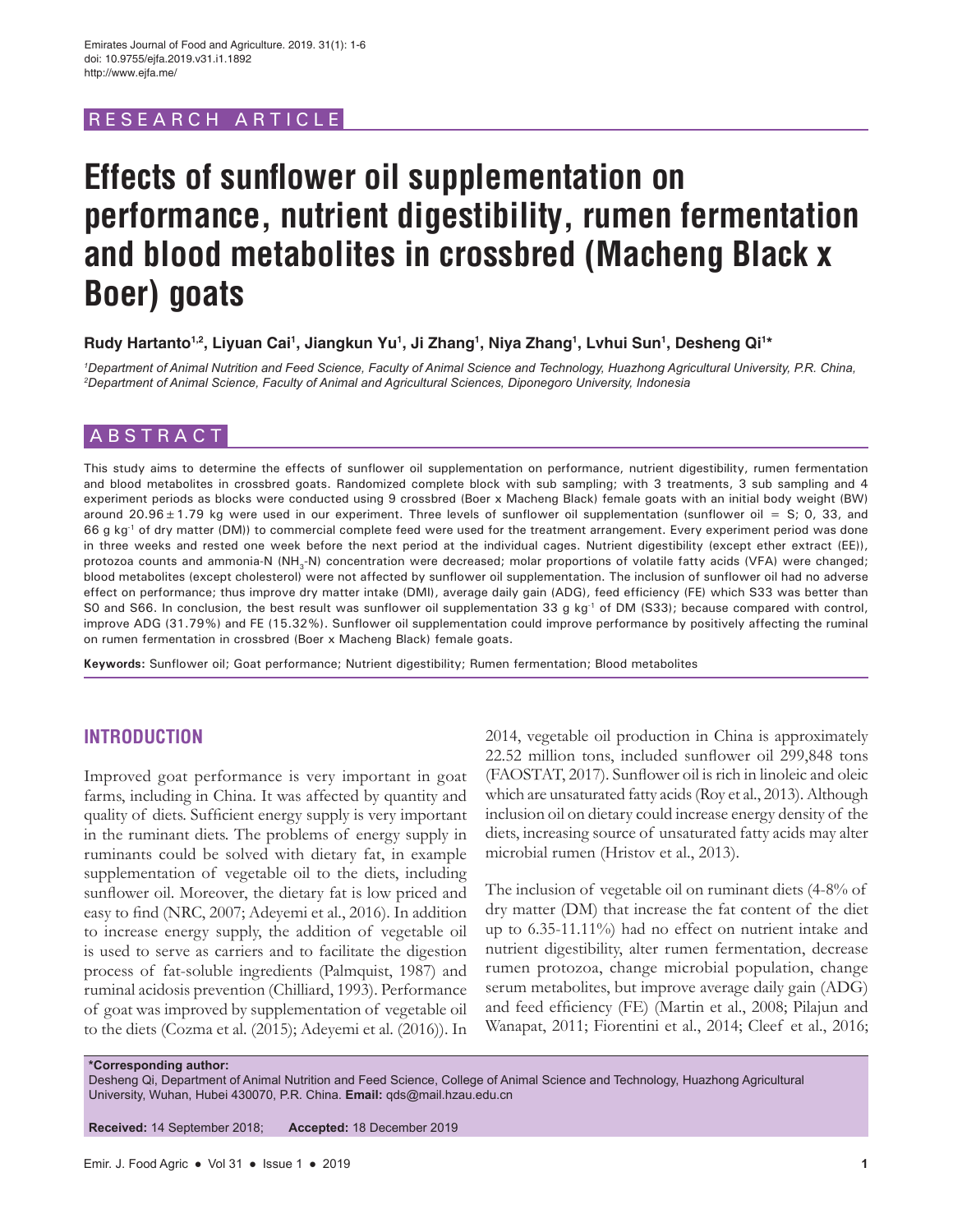Adeyemi et al., 2016; Ferreira et al., 2016). Roy et al. (2013) reported that supplementation of sunflower oil (4.5% of DM) could improve FE, increase serum triglyceride and cholesterol of Black Bengal goats. In a previous study, addition of sunflower oil (5% of dry matter intake (DMI)) could increase propionate, decrease acetate: propionate and rumen pH of beef cattle (McGinn et al., 2004).

Sunflower oil has good potential as feed supplement of local goats in china. Therefore, the purpose of this study was to determine the effects of sunflower oil supplementation on performance, nutrient digestibility, rumen fermentation and blood metabolites in crossbred **(**Macheng Black x Boer) goats.

## **MATERIALS AND METHODS**

## **Animals, experimental design, feeding treatments and sampling procedures**

This experiment was completed at the individual cages using nine crossbred (Macheng Black x Boer) female goats with an initial body weight (BW) around 20.96±1.79 kg. The experiment was carried out over 4 months by randomized complete block with sub sampling; with 3 treatments, 3 sub sampling and 4 experiment periods as blocks. The treatments were 3 sunflower oil supplementations (sunflower oil  $= S$ ; 0, 33, and 66 g  $kg<sup>-1</sup>$  of dry matter (DM)) to commercial complete feed. Furthermore, every experiment period was done in three weeks and rested one week before the next period.

The goats allowed the basal diet was commercial complete feed (Wuhan Wan Qian Jia Xing Bio-Technology Co. Ltd., China) with nutrient content: dry matter (DM) 86.99%, crude protein (CP) 17.70%, ether extract (EE) 1.83%, crude fiber (CF) 17.09%, nitrogen free extract (NFE) 36.96%, ash 13.41%, calcium 1.31%, phosphorus 0.77%, neutral detergent fiber (NDF) 47.21%, acid detergent fiber (ADF) 27.80%, and gross energy (GE) 15.13 MJ kg-1. Sunflower oil was obtained from commercial source (MIGHTY Brand, China). Fatty acids compositions of sunflower oil were palmitic 6%, stearic 5%, oleic 20% and linoleic 69% (NSA, 2017). Feed was offered twice daily (08:00 and 17:00 h) totally at 4% of BW. Furthermore, the diet and refusals samples were retained in every experiment period for DM content determination. Quantities of feed offered and refused were recorded daily for each goat. Therefore, the dry matter intake (DMI) was calculated daily for each goat as: DM offered - DM refused. Before the morning feeding at the beginning and at 21-d intervals until the end of the experimental period, goats were weighed immediately and these weights were used to calculate BW changes and average daily gain of goats.

In every experiment period (block), the external marker was used for the determination digestibility of nutrients, which prepared using chromic oxide  $(\text{Cr}_2\text{O}_3)$  as many as 0.3% of the diet. Treatments diet including an external marker was given on days 15 to 19. Rumen parameters, such as volatile fatty acids (VFA), ammonia-N (NH<sub>3</sub>-N), pH and protozoa were measured by collecting rumen fluid of each animal which was performed before the morning feeding on day 20. Furthermore, the pH was determined immediately using a digital pH meter (Model Sartorius PB-10, Germany). Ciliate protozoa were counted by a 0.2-mm depth counting chamber (hemocytometer) with the method of the methylgreen-formalin-saline (MFS) solution (Ogimoto and Imai, 1981). NH<sub>3</sub>-N concentration was analyzed by the phenol hypochlorite method (Chaney and Marbach, 1962). A gas chromatography (Model GC 2010, Shimadzu, Japan) was used to determine VFA as follows by Yang and Choong (2001). Ten mL blood was collected by jugular vein puncture in a test tube before the morning feeding on day 21 from each animal. In addition, the samples were analyzed for glucose, triglyceride, cholesterol, total protein (TP), blood urea nitrogen (BUN), alanine transaminase (ALT), aspartate transaminase (AST) of serum by using standard test kits (DiaSys Diagnostic Systems) on an Automatic biochemical analyzer (Hitachi 7100, Japan). All parameters were done on 3 sub sampling in every experiment period.

#### **Statistical analysis**

The general linear models (GLM) procedure of a randomized complete block with sub sampling from SAS was used for performing computations for all variables (SAS, 2008). The means were compared using Duncan's Range test. Treatment effects and difference among means were declared significant at *P* < 0.05. The statistical model was  $Y_{ijk} = \mu + \tau_i + \beta_j + \varepsilon_{ij} + \delta_{ijk}$ ; where  $Y_{ijk}$  is the dependent variables,  $\mu$  is the overall mean,  $\tau$  is the S treatment effect (i = 1–3),  $\beta$  is the block effect (j = 1–4),  $\varepsilon_{ij}$  is the experimental error,  $\delta_{ik}$  is the sub sampling error (k = 1-3). Furthermore, the initial body weight was used as a covariate  $b(x-x\overline{x})$  in the model for analyzing data on performance.

# **RESULTS AND DISCUSSION**

#### **Rumen parameters**

Table 1 shows rumen parameters of crossbreed (Boer x Macheng Black) female goats. Sunflower oil supplementation had effect on protozoa counts (P <0.001),  $\text{NH}_3\text{-}\text{N}$  $(P < 0001)$ , total VFA  $(P = 0.036)$ . No differences in rumen pH ( $P = 0.122$ ) and acetate: propionate ( $P = 0.171$ ) were observed among levels of sunflower oil (S0, S33 and S66). Changes in the proportion of VFA and protozoa counts by sunflower oil supplementation could improve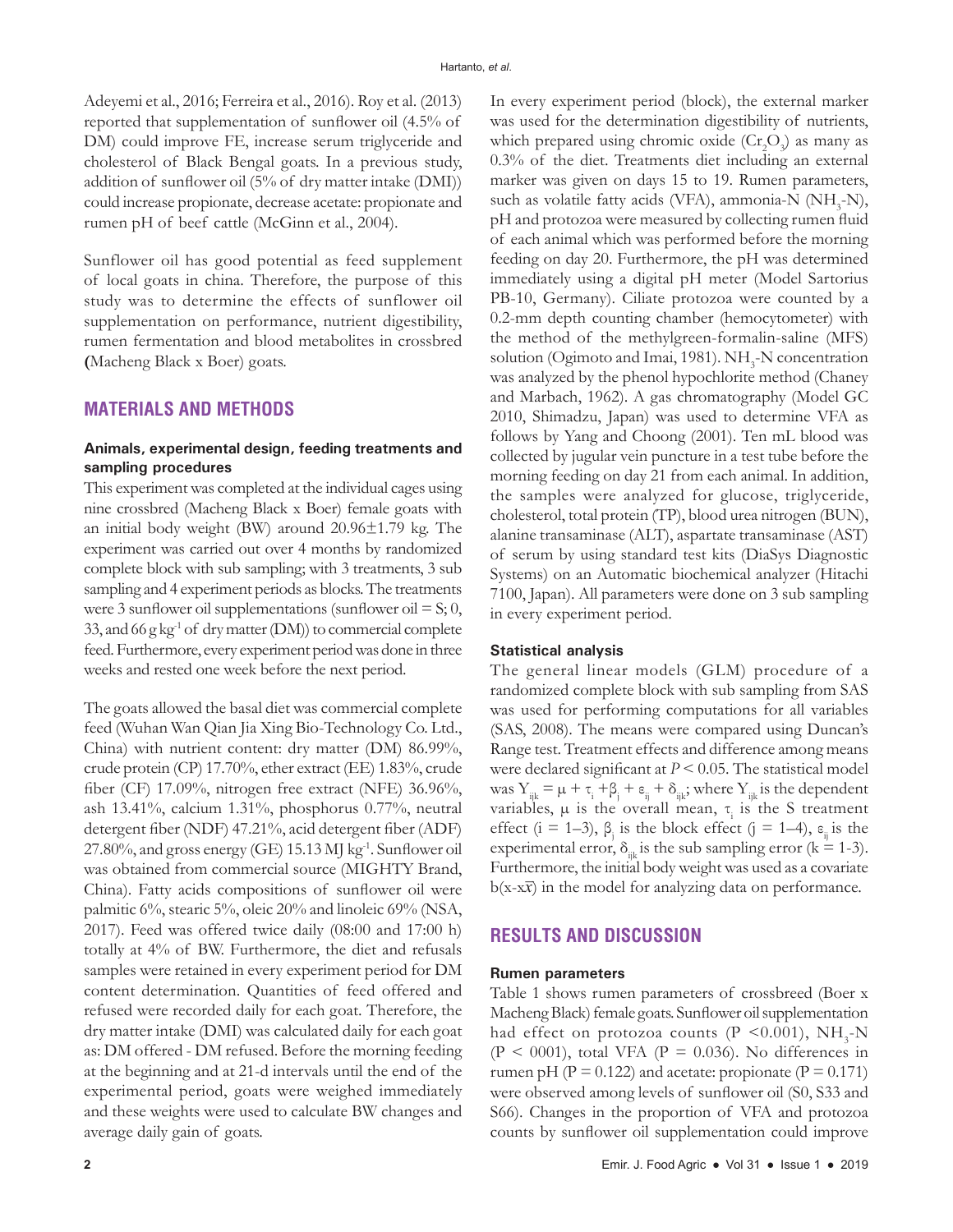| <b>Observed variables*</b>                           |                    | $S, g kg^{-1} DM**$ | <b>SEM***</b>       | P-value |         |
|------------------------------------------------------|--------------------|---------------------|---------------------|---------|---------|
|                                                      | $\bf{0}$           | 33                  | 66                  |         |         |
| Protozoa (x 10 <sup>5</sup> cells mL <sup>-1</sup> ) | 26.67a             | 20.00 <sup>b</sup>  | 10.67 <sup>c</sup>  | 1.69    | < 0.001 |
| Rumen pH                                             | 7.14               | 6.96                | 7.00                | 0.06    | 0.122   |
| $NH2-N$ (mg 100 mL <sup>-1</sup> )                   | 18.37a             | 16.05 <sup>b</sup>  | 11.96c              | 0.61    | < 0.001 |
| Total VFA (mM)                                       | 88.16 <sup>a</sup> | 102.75 <sup>b</sup> | 91.88 <sup>ab</sup> | 2.33    | 0.036   |
| Acetate                                              | 52.41a             | 61.96 <sup>b</sup>  | 53.39 <sup>a</sup>  | 1.71    | 0.046   |
| Propionate                                           | 23.89              | 27.44               | 27.36               | 0.73    | 0.134   |
| <b>Butyrate</b>                                      | $7.45^{ab}$        | 8.22a               | 6.53 <sup>b</sup>   | 0.26    | 0.034   |
| Acetate: propionate                                  | 2.30               | 2.28                | 1.96                | 0.08    | 0.171   |

**Table 1: Rumen fermentation variables of crossbreed (Macheng Black x Boer) female goats fed commercial diets with various supplemental sunflower oil**

\*NH<sub>3</sub>-N: ammonia-N. VFA: volatile fatty acids. \*\*S: sunflower oil supplementation (0, 33, 66 g kg<sup>-1</sup> DM), n=12 replicates. \*\*\*SEM: standard error of a mean.<br><sup>a,b,c</sup>Means within a row with different subscripts differ (P<0

**Table 2: Performance of crossbreed (Macheng Black x Boer) female goats fed commercial diets with various supplemental sunflower oil**

| <b>Observed</b>     |                     | $S, g kg^{-1} DM^*$  | <b>SEM**</b>        | P-value |       |
|---------------------|---------------------|----------------------|---------------------|---------|-------|
| variables*          | 0                   | 33                   | 66                  |         |       |
| Initial weight (kg) | 21.09               | 21.84                | 22.78               | 0.74    | 0.690 |
| DM I (g $d^{-1}$ )  | 837.61 <sup>a</sup> | 935.28 <sup>ab</sup> | 971.32 <sup>b</sup> | 24.64   | 0.033 |
| $(g (kg0.75)-1)$    | 85.11               | 92.58                | 93.15               | 2.75    | 0.485 |
| ADG $(g d^{-1})$    | 103.39              | 136.26               | 116.97              | 6.71    | 0.201 |
| FE(G/F)             | 0.124               | 0.143                | 0.119               | 0.005   | 0.223 |

\*DMI: dry matter intake. ADG: average daily gain. FE (G/F): feed efficiency (gain/feed). \*\*S: sunflower oil supplementation (0, 33, 66 g kg<sup>-1</sup> DM), n=12 replicates. \*\*\*SEM: standard error of a mean. a,bMeans within a row with different subscripts differ (P<0.05).

**Table 3: Apparent total tract digestibility of crossbreed (Macheng Black x Boer) female goats fed commercial diets with various supplemental sunflower oil**

| Digestibility (%)* |                    | S, g kg <sup>-1</sup> DM** | <b>SEM***</b>      | <b>P-value</b> |         |
|--------------------|--------------------|----------------------------|--------------------|----------------|---------|
|                    | 0                  | 33                         | 66                 |                |         |
| <b>DM</b>          | 60.52a             | $59.50^{\circ}$            | 55.89 <sup>b</sup> | 0.49           | < 0.001 |
| <b>CP</b>          | 72.90 <sup>a</sup> | 70.70 <sup>b</sup>         | 69.76 <sup>b</sup> | 0.40           | 0.003   |
| <b>EE</b>          | 75.41 <sup>a</sup> | $82.10^{b}$                | 84.26 <sup>b</sup> | 0.77           | < 0.001 |
| <b>NDF</b>         | 52.17              | 54.71                      | 53.12              | 0.48           | 0.137   |
| <b>ADF</b>         | 47.17 <sup>a</sup> | 47.81a                     | 43.12 <sup>b</sup> | 0.68           | 0.007   |
| <b>GE</b>          | 58.13a             | 58.20a                     | 53.66 <sup>b</sup> | 0.44           | < 0.001 |

\*DM: dry matter. CP: crude protein. EE: ether extract. NDF: neutral detergent fiber. ADF: acid detergent fiber. GE: gross energy.

\*\*S: sunflower oil supplementation (0, 33, 66 g  $kg^{-1}$  DM), n=12 replicates. \*\*\* SEM: standard error of a mean. a,bMeans within a row with different subscripts differ (P<0.05).

acetate: propionate, although no significant. In our study, increased sunflower oil concentration could change rumen parameters and protozoa counts, except rumen pH. These results are in agreement with previous studies (Li et al., 2011; Shibata et al., 2011; Talebzadeh et al., 2012; Lin et al., 2013; Li et al., 2015; Ferreira et al., 2016) which using different type of oils and animals. Hartanto et al. (2017) reported that supplementation monensin-sunflower oil in goats could reduce the production of *in vitro* protozoa counts up to 75.47% compared to the control, also decrease NH<sub>3</sub>-N but not affect microbial protein. In our study,  $NH_{3}$ -N concentration was decreased by sunflower oil supplementation, but still in the normal range for the synthesis of microbial protein by microbial rumen. McDonald et al. (2002) reported that concentrations of NH<sub>3</sub>-N in rumen ranged from 8.5-30 mg 100mL<sup>-1</sup>. In addition, the pattern of  $NH<sub>3</sub>$ -N concentration was in line with digestibility of CP (Table 3).

Sunflower oil has high contents in unsaturated fatty acids (89%) and approximately 11% saturated fatty acids (NSA, 2017). Baah et al. (2007) and Szumacher-Strabel et al. (2009) stated that the addition of unsaturated fatty acids (i.e. linoleic acid) source could reduce protozoa population in the rumen. Holotrichs and cellulolytic protozoa have low tolerance with high dietary concentration of some fatty acids such as linoleate (Ivan et al., 2001). In the condition protozoa covering by oil, protozoa do not have lipolytic activity as well as bacteria, then metabolic activity of protozoa disrupted and many protozoa die in conditions of high fat in the rumen (Tamminga and Doreau, 1991). Consequently, the proportion of VFA was affected by this condition, because the principal end products of carbohydrate fermentation by protozoa are acetate and butyrate (Williams and Coleman, 1997). Besides that, a decrease in protozoa counts cause decreased symbiosis between ciliate protozoa with methanogens, then increasing the use of hydrogen to propionate formation by rumen bacteria (Hartanto et al., 2017), due to supplementation of sunflower oil.

#### **Animal performance and nutrient digestibility**

Data on performance of crossbreed (Boer x Macheng Black) female goats is presented in Table 2. DMI (g/d) was significantly ( $P = 0.033$ ) affected by supplementation of sunflower oil; but it had no effect on DMI ( $g/kg^{0.75}$ ,  $P = 0.485$ , ADG ( $P = 0.201$ ) and FE ( $P = 0.223$ ). Furthermore, the result of DMI  $(g/d)$  shows that S0 was different with S66, but both of supplementation was not different with S33. Apparent total tract digestibility of DM (P < 0.001), CP (P = 0.003), EE (P < 0.001), ADF ( $P = 0.007$ ) and GE ( $P \le 0.001$ ) were affected by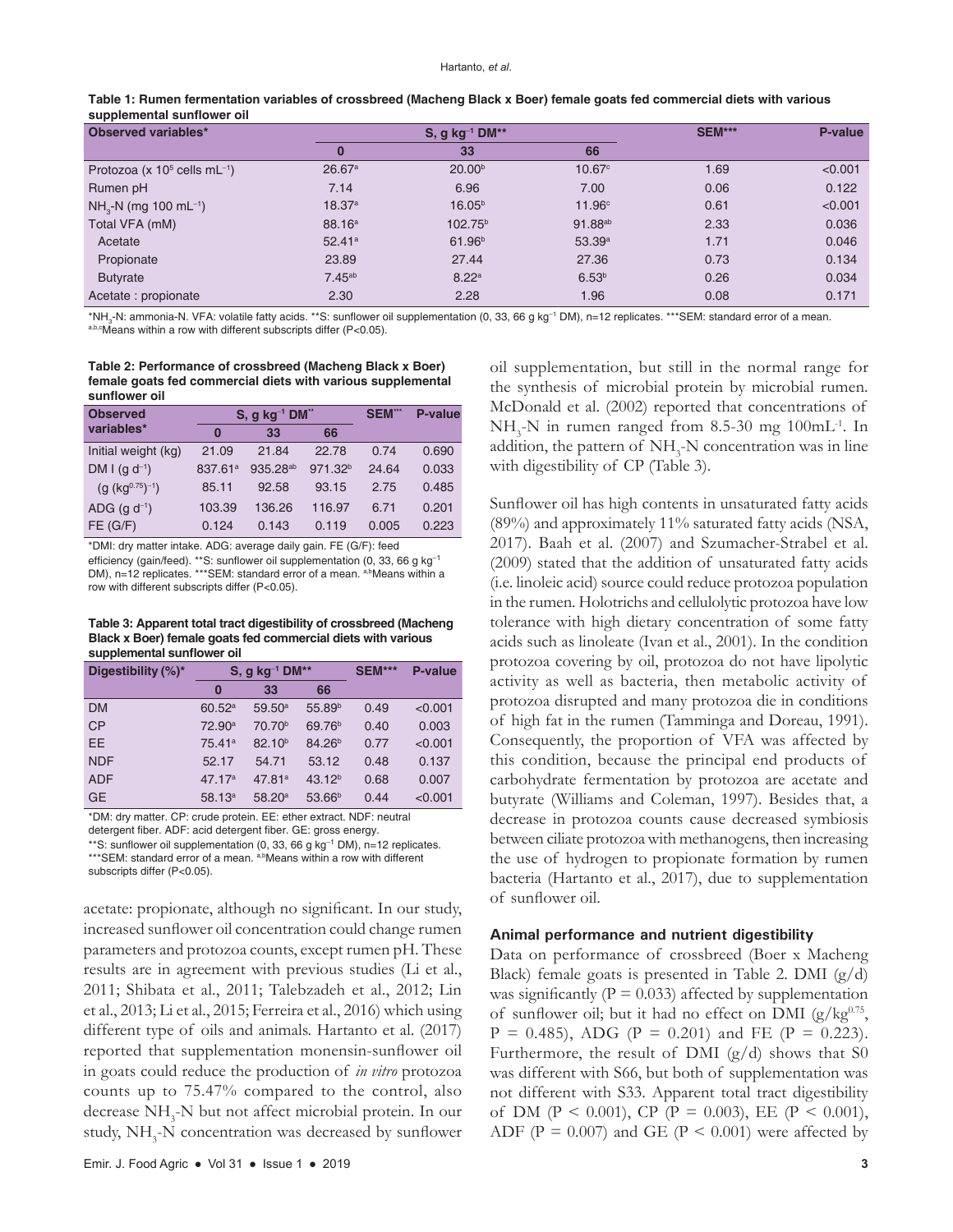sunflower oil supplementation, wherein S66 was lower than S0 and S33. Sunflower oil supplementation did not affect  $(P = 0.137)$  digestibility of NDF. Data on apparent total tract digestibility is presented in Table 3.

Our results on nutrient digestibility have similarity with Bhatt et al. (2011), Blanco et al. (2014) and Cleef et al. (2016). Except digestibility of EE, another nutrient digestibility (DM, CP, NDF, ADF and GE) was reduced by increasing level of sunflower oil, and this effect was more significant by adding S66 in the ration. Bhatt et al. (2011) stated that a reduction in fiber digestion occurred concomitant with a reduction in protozoa counts. 30% of the total microbial fiber digestions in the rumen are protozoa (Demeyer, 1981). McGinn et al. (2004) reported that decreased fiber digestion due to added sunflower oil 5% DMI of beef cattle. In the rumen, the process of hydrogenation of the unsaturated fatty acids may be related to that condition. Unsaturated fatty acids will accumulate when the ability of microorganisms to saturate fatty acids is exceeded. Then this condition will interfere on microbial digestion (NRC, 2001; McGinn et al., 2004).

In our study, DMI and digestibility of EE were increased by sunflower oil supplementation. Therefore, the decrease in fiber digestion was offset by the additional digestible energy supplied by the sunflower oil. Thus, total energy intake was not affected by the decrease in nutrient digestibility. Almost all nutrient digestibilities were not different between S0 and S33, but S66 was lower than both treatments. Moreover, sunflower oil supplementation could increase total VFA in the rumen as energy source of ruminants, although Pilajun and Wanapat (2011) reported that shift in the VFA profile was associated with fiber digestion. That condition cause sunflower oil supplementation could improve ADG and FE, although not significant. That means sunflower oil could be used as energy supply in goat diets. The inclusion of sunflower oil 33 g kg-1 DM (S33) could improve ADG 31.79% and FE 15.32%, compared S0; then improve ADG 16.50% and FE 20.17%, compared S66. Therefore, the result of S33 was better than S0 and S66. Furthermore, S33 which increases the fat content of the diet up to 5.13% is in agreement with Hristov et al. (2013) recommended that the economic feasibility of dietary fat will achieved if maximum inclusion rate in ruminant diets is 6 to 7% (total fat) of dietary DM.

The lack of the effect of sunflower oil on DMI is not consistent with the results of McGinn et al. (2004) and Wanapat et al. (2011), who found that DMI was decreased by the addition of sunflower oil 5-6% of DMI of beef cattle and growing swamp buffaloes, respectively. Addition of soybean oil 3% had no effect on DMI and ADG of lambs (Mao et al., 2010; Peng et al., 2016). However,

| Observed variables*           | $S, g kg^{-1} DM**$ |                   |                   | <b>SEM***</b> | P-value |
|-------------------------------|---------------------|-------------------|-------------------|---------------|---------|
|                               | 0                   | 33                | 66                |               |         |
| Glucose (mmol $L^{-1}$ )      | 3.09                | 3.22              | 3.21              | 0.05          | 0.244   |
| Cholesterol (mmol $L^{-1}$ )  | 1.81a               | 1.85 <sup>a</sup> | 2.67 <sup>b</sup> | 0.10          | < 0.001 |
| Triglyceride (mmol $L^{-1}$ ) | 0.21                | 0.31              | 0.42              | 0.04          | 0.068   |
| Total protein (g $L^{-1}$ )   | 62.58               | 63.58             | 67.07             | 0.86          | 0.095   |
| $BUN$ (mmol $L^{-1}$ )        | 7.10                | 6.81              | 6.53              | 0.19          | 0.405   |
| ALT (IU $L^{-1}$ )            | 17.46               | 15.73             | 17.13             | 0.42          | 0.204   |
| AST (IU $L^{-1}$ )            | 81.53               | 72.61             | 79.37             | 1.69          | 0.126   |

\*BUN: blood urea nitrogen, ALT: alanine transaminase, AST: aspartate transaminase. \*\*S: sunflower oil supplementation (0, 33, 66 g kg<sup>-1</sup> DM), n=12 replicates. \*\*\* SEM: standard error of a mean. a,bMeans within a row with different subscripts differ (P<0.05).

Abubakr et al. (2013) reported that DMI, ADG and FE of goats were increased with addition of palm oil (5% of DMI). FE of female goats in this study is consistent with results of Al-Shorepy and Alhadramy (2008), who found that FE of Female Emirati goats fed Distichlis grass was 0.129.

#### **Blood metabolites**

Table 4 shows blood metabolites or blood biochemical parameters of crossbreed (Macheng Black x Boer) female goats. No differences were observed among levels of sunflower oil on serum concentrations of glucose ( $P = 0.244$ ), triglyceride ( $P = 0.068$ ), total protein  $(P = 0.095)$ , BUN  $(P = 0.405)$ , AST  $(P = 0.126)$  and ALT  $(P = 0.204)$ . Furthermore, sunflower oil supplementation increased cholesterol concentration  $(P < 0.001)$ , wherein S66 was higher than S0 and S33. However S33 was not different with S0.

In the present study, sunflower oil supplementation increased cholesterol and had no negative effect in other blood metabolites. Similarly with this result, Pilajun and Wanapat (2011) reported that supplementation of coconut oil 50 g Kg-1 of diet DM had no effect on blood urea nitrogen of swamp buffalo. Supplementation of palm oil until 16% in a concentrate of Red Sokoto goats had no effect on serum glucose and cholesterol, but increased blood urea nitrogen (Otaru et al., 2011). Furthermore, Cozma et al. (2015) reported that supplementation of hemp seed oil (93 g day<sup>-1</sup> or 4.7% of DMI) in Carpathian goats had no effect on triglyceride, plasma cholesterol, phospholipid concentrations, and the activities of γ-glutamyltransferase or alanine aminotransferase, but increase concentration of plasma total lipid. In generally, lipid supplementation could increase plasma lipid fractions such as plasma triglycerides or phospholipids (Bernard et al. 2009; Li et al. 2012). In our study, increased level of sunflower oil could increase intake of nutrients including EE. Therefore, an increase in the digestibility of EE cause increased cholesterol of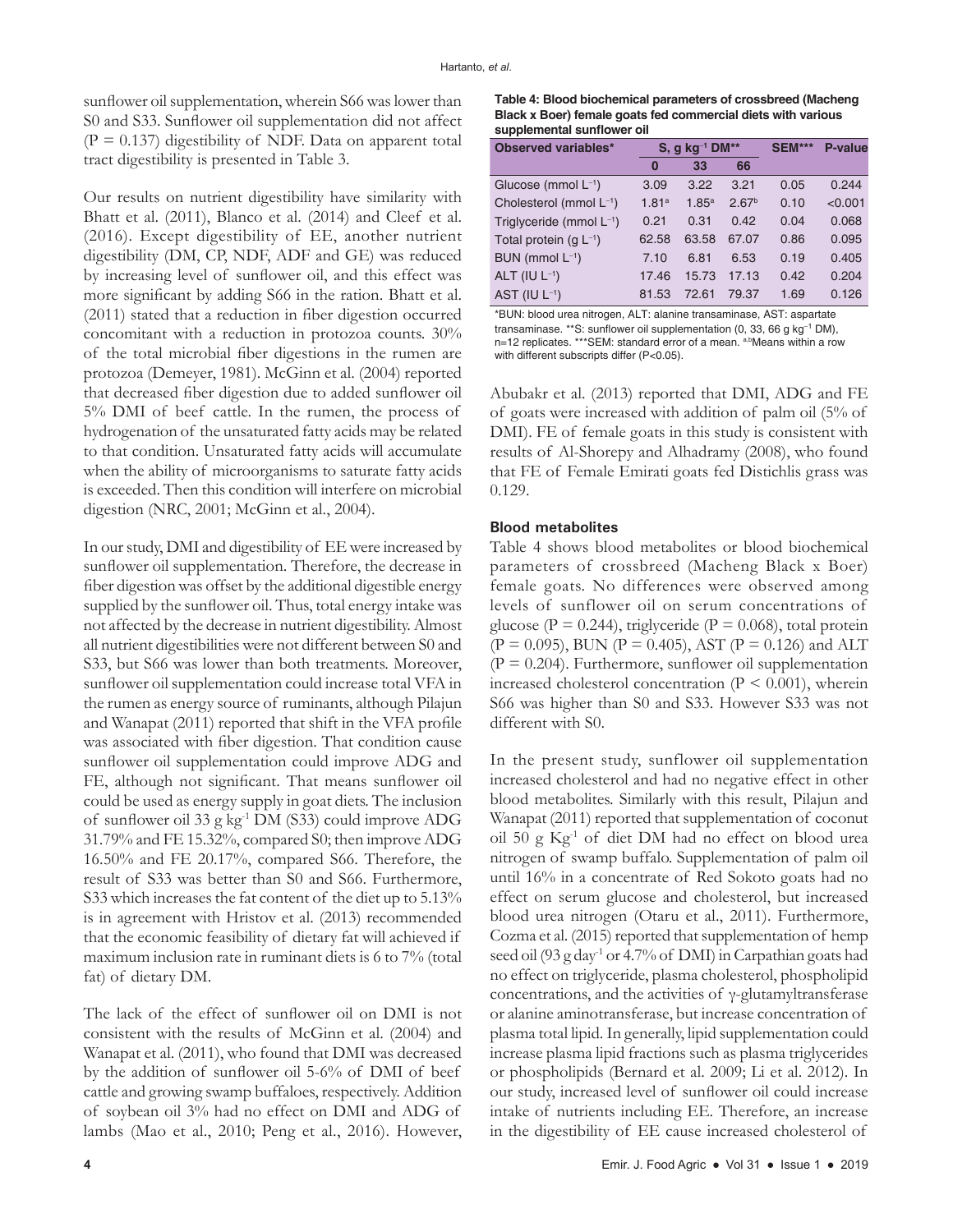serum. This fact is also verified by Beynen et al. (2000) in the goats were fed the diets containing either olive or palm oil, with cholesterol of serum 1.69-2.71 mmol L-1. In present sutdy, the results of blood metabolites show that no effect on female goats healthy and Bianci et al. (2014) stated that increased cholesterol levels have a positive correlation with progesterone levels, and then may lead to greater reproductive hormone synthesis.

The ALT and AST could use for evaluation of liver function because belonging of the most sensitive enzymes in the hepatocellular injury diagnosis (Pechová et al., 2006; Tibbo et al. 2008). In the cytoplasm of hepatocytes, there is a transaminase enzyme present in high concentrations called ALT (Cozma et al., 2015). In our study, sunflower oil supplementation had no effect on ALT and AST, and then the values of ALT and AST were close to the value ranges 15.3−25.0 IU L-1 for ALT (Tibbo et al., 2008; Wang et al., 2016) and 50.0−98.2 IU L-1 for AST (Taghipoor et al., 2011; Wang et al., 2016). It indicates if there was not hepatocellular injury on goat that gets sunflower oil supplementation in this study.

# **CONCLUSIONS**

Results from the current study indicated that sunflower oil supplementation could decrease protozoa counts and had no adverse effect on performance, nutrient digestibility, rumen fermentability and blood biochemical parameters. Whereas the best result of ADG and FE are from inclusion sunflower oil 33 g  $kg^{-1}$  of DM (S33). Sunflower oil supplementation could improve performance by positively affecting the ruminal on rumen fermentation in crossbred (Boer x Macheng Black) female goats.

## **ACKNOWLEDGEMENTS**

The study was funded by the Chinese Agricultural Project for Commonweal (No. 201303145). We would like to thank the editor and reviewers for valuable suggestions.

#### **Author′s Contributions**

In this research, all authors contributed effectively. Rudy Hartanto designed and achieved experiments and wrote the paper; Liyuan Cai, Jiangkun Yu, and Ji Zhang performed research, analyzed the data and performed data interpretation; Niya Zhang, Lvhui Sun and Deseng Qi supervised the project and revised the manuscript.

## **REFERENCES**

Abubakr, A. R., A. R. Alimon, H. Yaakub, N. Abdullah and M. Ivan. 2013. Growth, nitrogen metabolism and carcass composition of goats fed palm oil by-products. Small Rumin. Res. 112: 91-96.

- Adeyemi, K. D., A. Q. Sazili, M. Ebrahimi, A. A. Samsudin, A. R. Alimon, R. Karim, S. A. Karsani and A. B. Sabow. 2016. Effects of blend of canola oil and palm oil on nutrient intake and digestibility, growth performance, rumen fermentation and fatty acids in goats. Anim. Sci. J. 87: 1137-1147.
- Al-Shorepy, S. A and G. A. Alhadrami. 2008. The effect of dietary inclusion of halophyte Distichlis grass hay *Distichlis spicata* (L.) on growth performance and body composition of Emirati goats. Emirates J. Food Agric. 20(2): 18-27.
- Baah, J., M. Ivan, A. N. Hristov, K. M. Koenig, L. M. Roded and T. A. McAllister. 2007. Effects of potential dietary antiprotozoal supplements on rumen fermentation and digestibility in heifers. Anim. Feed Sci. Technol. 137: 126-37.
- Bernard, L., M. Bonnet, C. Leroux, K. J Shingfield and Y. Chilliard. 2009. Effect of sunflower-seed oil and linseed oil on tissue lipid metabolism, gene expression, and milk fatty acid secretion in Alpine goats fed maize silage-based diets. J. Dairy Sci. 92: 6083-6094.
- Beynen, A. C., J. T. Schonewille, and A. H. M. Terpstra. 2000. Influence of amount and type of dietary fat on plasma cholesterol concentrations in goats. Small Rumin. Res. 35:141-147.
- Bhatt, R. S., N. M. Soren, M. K. Tripathi and S. A. Karim. 2011. Effects of different levels of coconut oil supplementation on performance, digestibility, rumen fermentation and carcass traits of Malpura lambs. Anim. Feed Sci. Technol. 164: 29-37.
- Bianci, A. E., V. P. Macedo, R. T. Franc, S. T. A. Lopes, L. S. Lopes, L. M. Stefani, A. Volpato, H. L. Lima, D. Paiano, G. Machado and A. S. DaSilva. 2014. Effect of adding palm oil to the diet of dairy sheep on milk production and composition, function of liver and kidney, and the concentration of cholesterol, triglycerides and progesterone in blood serum. Small Rumin. Res. 117: 78-83.
- Blanco, C., F. J. Giráldez, N. Prieto, L. Morán, S. Andrés, J. Benavides, M. L. Tejido and R. Bodas. 2014. Effects of dietary inclusion of sunflower soap stocks on nutrient digestibility, growth performance, and ruminal and blood metabolites of light fattening lambs. J. Anim. Sci. 92: 4086-4094.
- Chaney, A. L and E. P .Marbach. 1962. Modified reagents for determination of urea and ammonia. Clin. Chem. 8(2): 130-132.
- Chilliard, Y. 1993. Dietary fat and adipose tissue metabolism in ruminants, pigs, and rodents: A review. J. Dairy Sci. 76: 3897-3931.
- Cleef, F. O. S. V., J. M. B. Ezequiel, A. P. D'Aurea, M. T. C. Almeida, H. L. Perez and E. H. C. B. Van Cleef. 2016. Feeding behavior, nutrient digestibility, feedlot performance, carcass traits, and meat characteristics of crossbred lambs fed high levels of yellow grease or soybean oil. Small Rumin. Res. 137: 151-156.
- Cozma, A., S. Andrei, A. Pintea, D. Miere, L. Filip, F. Loghin and A. Ferlay. 2015. Effect of hemp seed oil supplementation on plasma lipid profile, liver function, milk fatty acid, cholesterol, and vitamin A concentrations in Carpathian goats. Czech J. Anim. Sci. 60(7): 289-301.
- Demeyer, D. I. 1981. Rumen microbes and digestion of plant cell walls. Agric. Environ. 6: 295-337.
- FAOSTAT. 2017. Data of Crops Processed. United Nations: FAO. Available from: http://www.fao.org/faostat/en/#data/QD. [Last retrieved on 2017 Aug 26].
- Ferreira, E. M., A. V. Pires, I.Susin, M. V. Biehl, R. S. Gentil, M. D. O. M. Parente, D. M. Polizel, C. V. D. M. Ribeiro and E. D. Almeida. 2016. Nutrient digestibility and ruminal fatty acid metabolism in lambs supplemented with soybean oil partially replaced by fish oil blend. Anim. Feed Sci. Technol. 216: 30-39.
- Fiorentini, G., I. P. C. Carvalho, J. D. Messana, P. S. Castagnino, A. Berndt, R. C. Canesin, R. T. S. Frighetto and T. T. Berchielli.